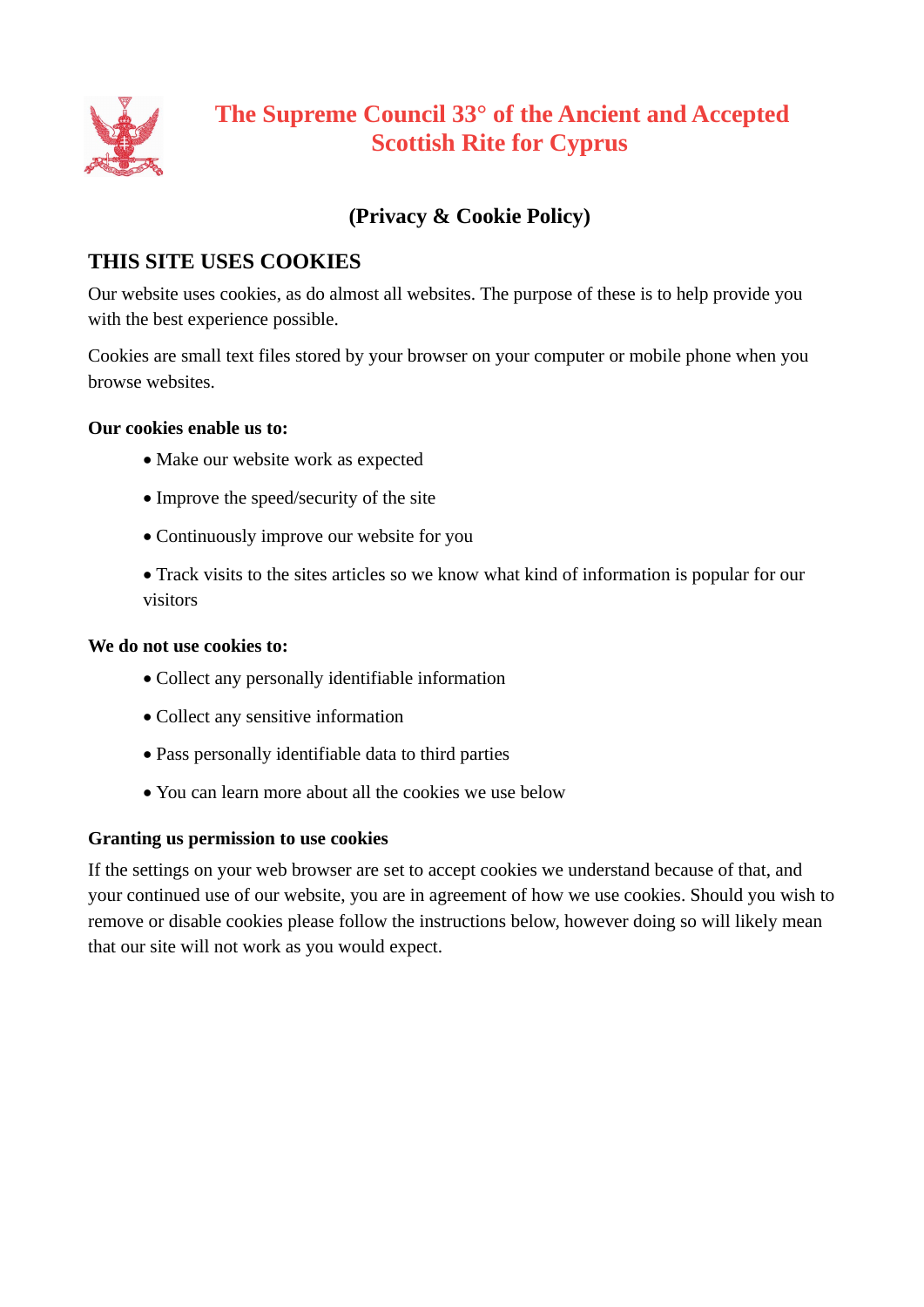## **MORE ABOUT OUR COOKIES**

### **Website Function Cookies**

#### **Our own cookies**

We use cookies to make certain functions on our website work including:

Blocking the ip addresses of known or potential hackers

There is no way to prevent these cookies being set other than to not use our site or disabling them in your browser settings.

## **Third party functions**

Like most websites we include functionality provided by third parties which may use cookies:

Disabling these cookies will likely break the functions offered by these third parties

The privacy implications on this will vary from social network to social network and will depend on your settings with them.

## **Visitor Statistics Cookies**

We use cookies to compile visitor statistics such as how many people have visited our website, what type of technology they are using (e.g. Mac OS X or Windows PC) which helps to identify how our site works on particular platforms. This helps us to continuously improve our website. These so called "analytics" programs also tell us, on an anonymous basis, how people reached this site and whether they have been here before helping us develop our services.

## **TURNING COOKIES OFF**

You can usually switch cookies off by adjusting your browser settings to stop it from accepting cookies. Doing so however will likely limit the functionality of our, and a large proportion of the world's, websites as cookies are a standard part of most modern websites.

## **Mozilla Firefox**

To block cookies or change cookie settings in Firefox, select 'options' then choose 'privacy'. Since Firefox accepts cookies by default, select "use custom settings for history". This will bring up additional options where you can uncheck 'accept cookies from sites' or set exceptions, 'accept third party cookies', and decide how long cookies will be stored (till they expire, till you close the browser, or ask you every time). You can also see the list of stored cookies and delete those you don't want manually. You also have the option of deleting all cookies either from the history window or the privacy window. Permissions for blocking or allowing cookies for single sites can also be set via the Permissions tab.